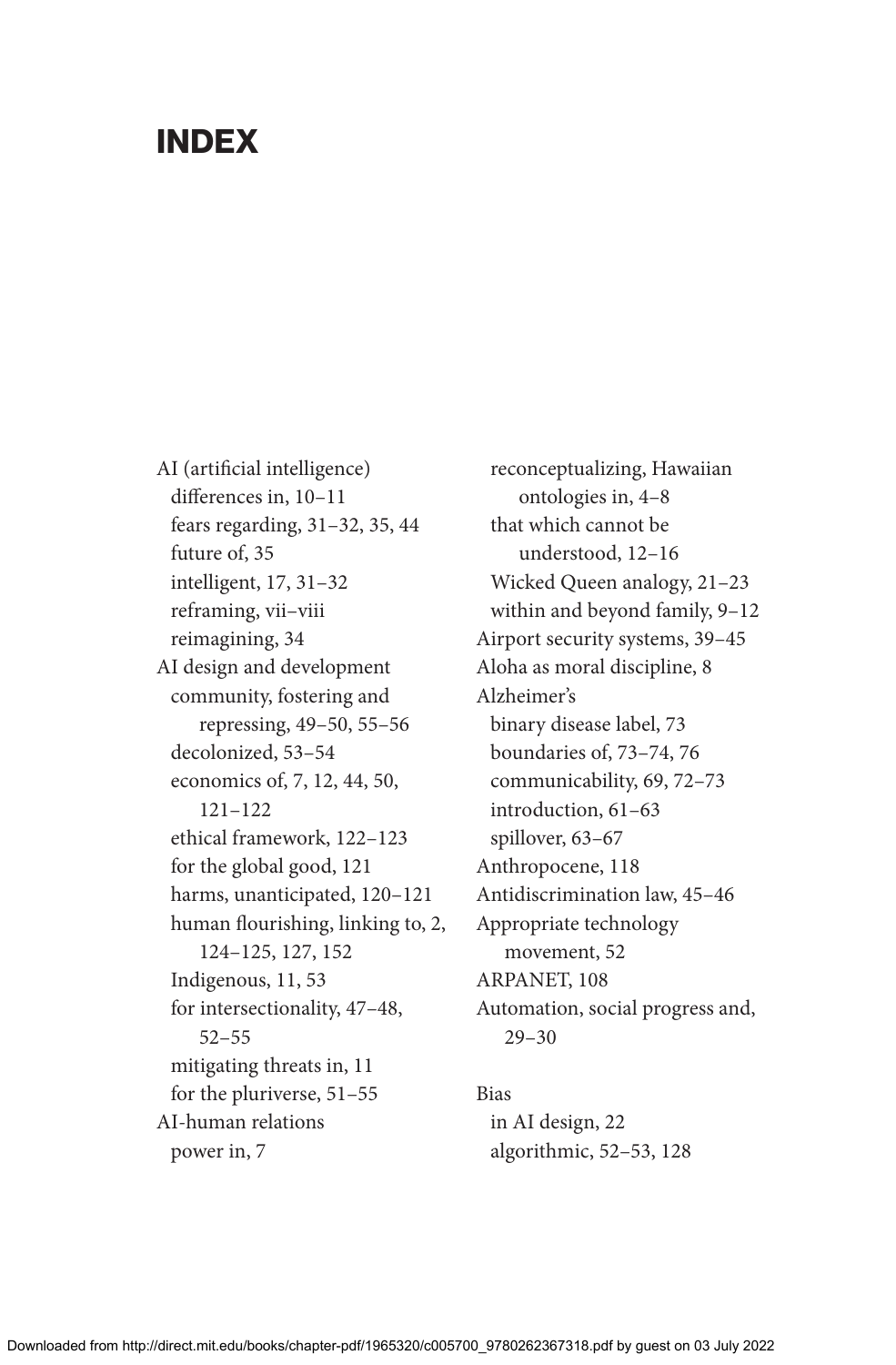Bias (cont.) harm from, 43 intersectional, in machine learning, 48 Bias audits, 48 Black feminist thought, 45–51 Black women, 45–46, 49 Blockchain, 98, 109–111 Boundaries borders and, 33 of noncommunicable disease, 73–77 Butterfly effect, 132 Cancel culture, ix–xi Capitalism contemporary, 111 driving AI, 7, 12, 44, 121–122 intersectionality, 45 morality of, 47, 147 progress and, 141–142 Capitalist patriarchal modernity, 53 Caregiving, 63–67, 72–73, 74–77 Caricatures, AI despotic overlord, 22, 31–34 gender dynamics, 23–27 invisible laborer, 22, 27–30 robot girlfriend, 22, 23–28 Cars, autonomous, 30 Change. *See also* Transformation behavioral, hope for, 152 effecting, 149 public backlash as a tool for, ix–xi technological advancement and, 29–30

Cisnormativity, 40–43 Climate change, 117–118 Cognition, 6 Cold War era, 52, 146–147 Colonization, 18 Community. *See also* Interconnectedness AI design fostering and repressing, 49–50, 55–56 kin networks, nonhumans in, 1–2 Western view of, 13 Computer Professionals for Social Responsibility, 52 Consciousness, 12, 14–17 Consumerism, 147, 152 Consumption culture, 152 Content moderation systems, 50 Control decentralization of, 110–111 epistemology of, 13 humility over, 87, 98, 147 Corporations amorality of, 143 centralized, power of, 109, 111 priorities of, 146 transcendence and, 143 Country, AI's, 18 Crypto-currency, 98, 109–111 Culture Indigenous, integrating AI with, 9–12 technology's impact on, 29–30 Currency cancer of, 145–146 crypto-, 98, 109–111 Cybernetics, 97–98, 104, 105–106, 147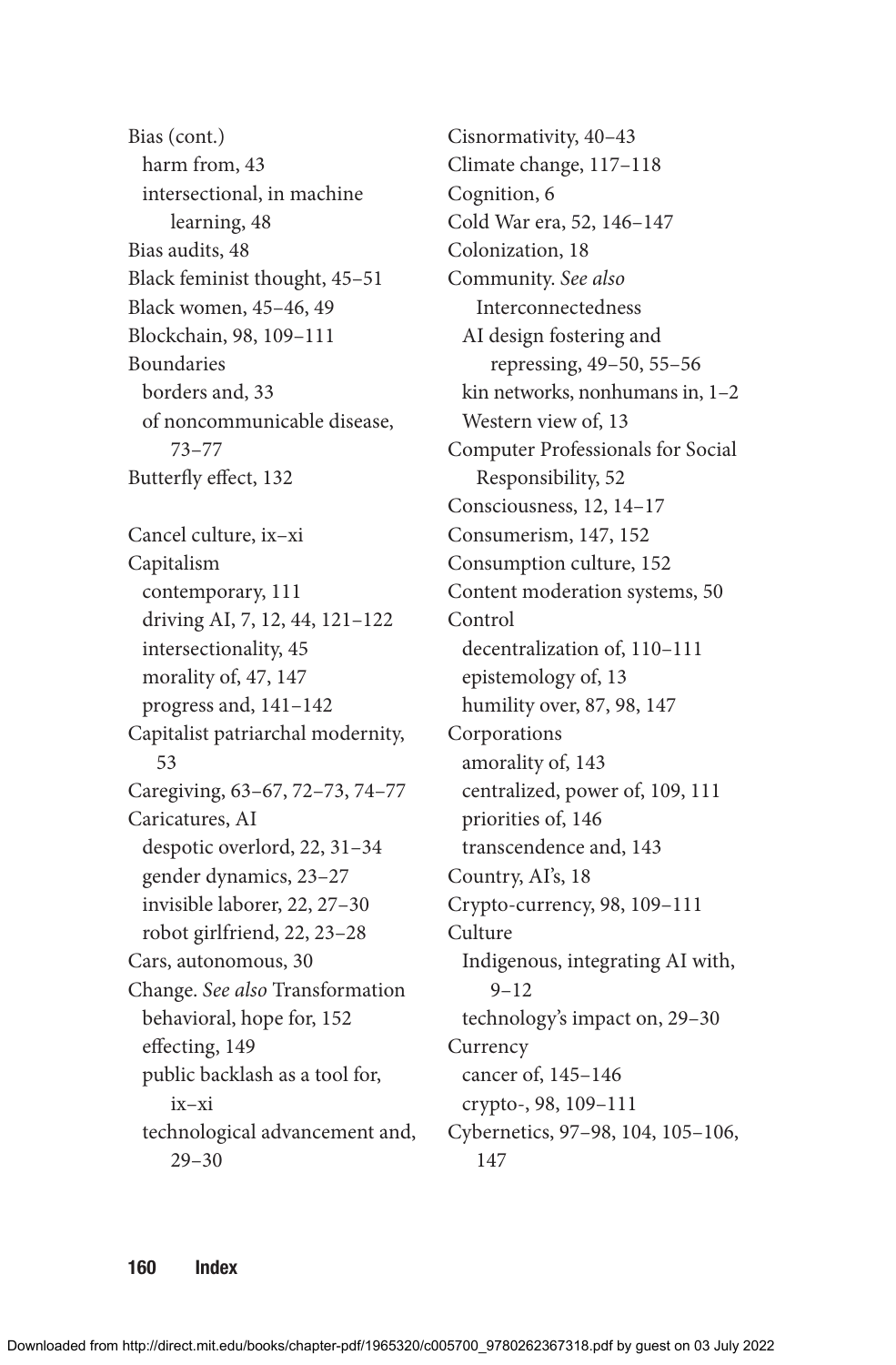Data analytics, power of predictive, 90–91, 93 Data economy, 127–128 Data industries, 101 Decentralization, aesthetics of, 98–99, 105–113 Decision-making bias replication in, 22 health and, 66 in Indigenous cultures, basis for, 7 Decolonization of AI, 51–55 Design Justice network principles, 55–56 Discrimination, workplace, 45–46 Disease, noncommunicable (NCD) communicability of, 63, 67–75 economic effects, 68 fluid boundaries of, 75–77 introduction, 61–63 reductionist binary of, 73–74 reframing, 74 spillover, 63–67 Domination and resistance, AI and, 49–50

Ecological crisis, 97, 127 Ecological systems theory, 84–87 Ecology, rationalization of nature and, 103–105 **Economics** of AI design and development, 7, 12, 44, 50, 121–122 of Alzheimer's, 65 consumption culture, 147, 152 of noncommunicable disease, 68

of obesity, 70 wealth, technological, 52, 111 Ecosystem, evolution of Earth's, 145–146 Ecosystemical thinking, 98 Ecosystemic imaginary, 104 Environment, human impact on the, 117–118 Epistemologies, Indigenous, 1–4, 13–14, 16–18, 53, 130 Epistemology of control, 13 Ethics. *See also* Justice contextualist, 13 for harms, 119, 121, 123 interactional, 124 in Lakota ontologies, 13–16 of multiplicities vs. singularities, 6 of responsibility, in systems, 131 Evolutionism, 102–103, 147 Experimentalism, hope and, 131–134

Facebook, 49–50 Facial recognition software, 48 FAT\* community, 48, 52, 54 Fears regarding AI, 31–32, 35, 44 Financial crisis, 125–126 Funding, university, x–xii Future of AI, 35 collective, creating a, 121 negotiating the, 97–98 with nonhumans, 134 of social work, 83, 91–94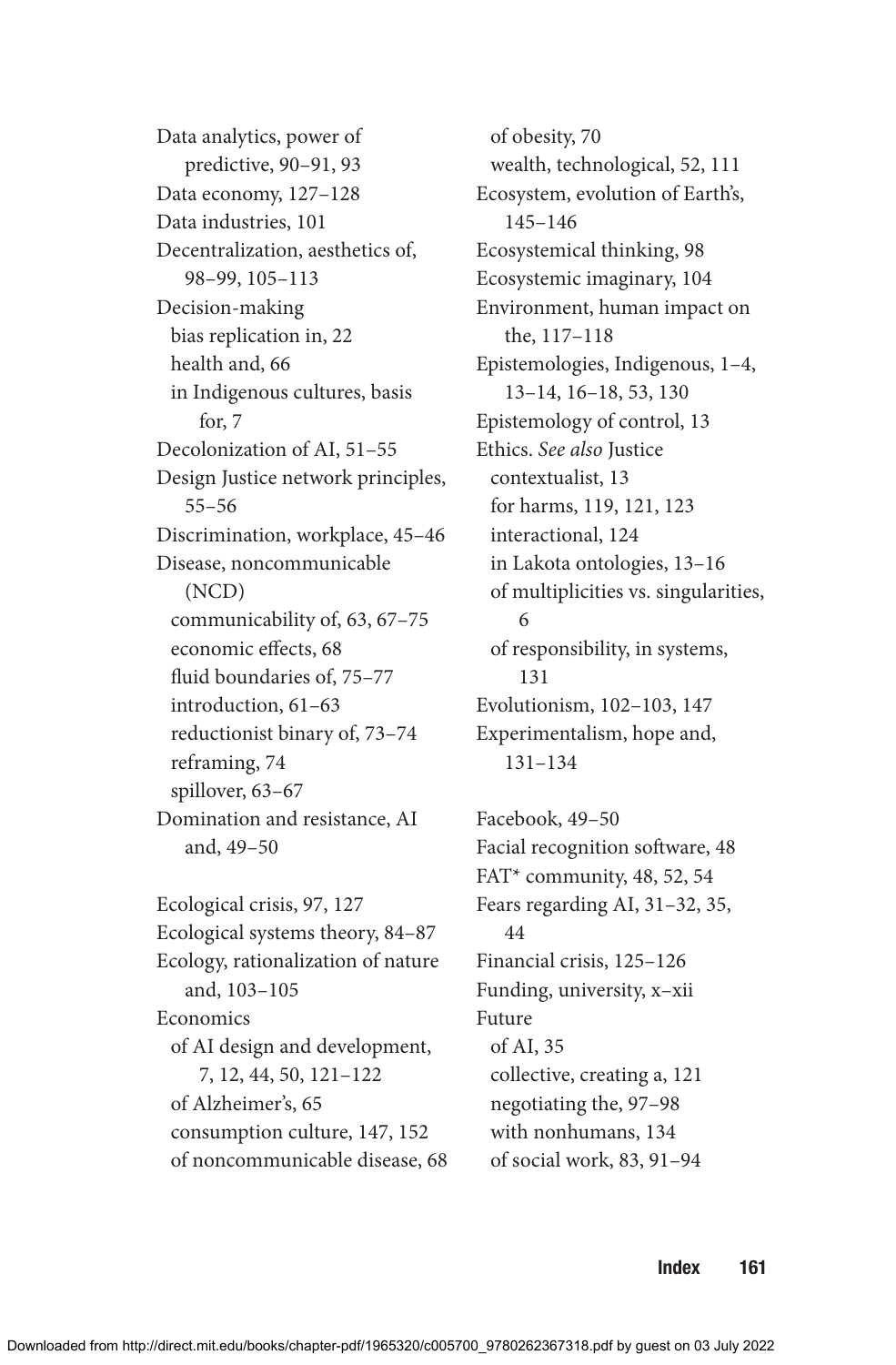Gaia hypothesis, 105–106 Gender binary, 39–45 Gender relations, 22–27, 33

Harm blame-based, 122–123 distribution of, 48–49, 50–51 dominant view of, 122 ethics of, 119, 121, 123 responsibility for, 128–129, 134 risks of, 39–45 technological bias and, 39–45 unanticipated, AI design and, 120–121 unjust, system-level, 127 Health risks, caregiver, 64–67, 73, 76 HeForShe movement, 33 Homeless, housing the, 88–89, 92–93 Homeostat, 106 Hope for cultural transformation, 152 experimentalism and, 131–134 Human-AI relationships power in, 7 reconceptualizing, Hawaiian ontologies in, 4–8 that which cannot be understood, 12–16 Wicked Queen analogy, 21–23 within and beyond family, 9–12 Human flourishing culture of, 51–52, 151–152 linking AI to, 2, 124–125, 127, 152 prioritizing, 1–2

Humanness. *See* Othering Humans. *See also* AI-human relations complexity of, 81–82 environmental impacts, 118 as tools, 1–2 Human-to-human relationships, 33 Humility, 8, 90, 98 Imagination capacity for, 103 cinematic, 30–31 failures of, 125–126 moral and political, 119, 124–126, 132 opening to our, 18 shaping, 7 Immigration inequality, 50–51 Incels, 25 Indigenous epistemologies, 1–4, 13–14, 16–18, 53, 130 Indigenous people, erasing, 18, 53 Individualism, 15 Injustice. *See also* Ethics; Justice ecological crisis and, 127 global, 117–118, 127 moral responsibility for, xii perpetrators of, accountability, 117–118, 130–131 racial, 117–118 reducing, alliances and innovation in, 133–134 structural, 123, 126–127 systemic, 122 Innovation, 121–122, 133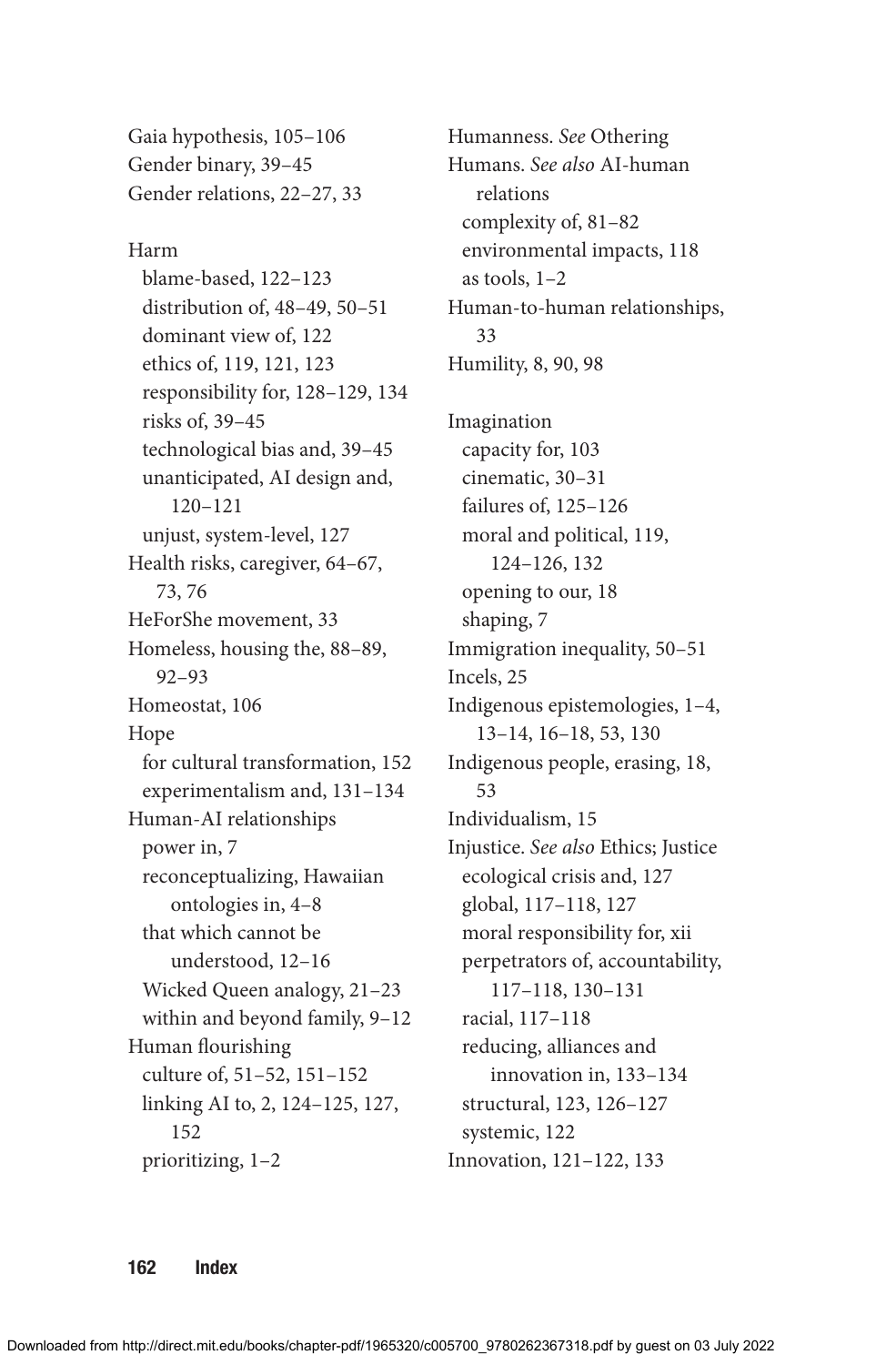Intangible qualities, commodification of, 101 Intelligence extended, 2 human-AI working together, 34 robot girlfriend, 25 Interconnectedness of all things, 1–2, 16, 54, 100–103, 146–148 of disease systems, 63, 70–73, 76–77 Interiority, 14–16 Internet, 108–109 Intersectional analysis in design, 52–55 Intersectionality, 45–48 Intersectional theory, 50 Irreducibility, embracing, viii, 145

Justice. *See also* Ethics; Injustice ethos of, 130 impartial spectator in, 129 normal, 118 reductionism and, 118–125 responsibility for, 118, 125, 127–134

Kin networks, Indigenous, 2, 9–12 Knowledge sharing, 10

Laborer, invisible, 22, 27–30, 124 Listening to the marginalized, 55–56 to stones, 16

Machine learning, 48, 90–91 Machines accommodating, 2 collective and universal, 15 enslavement of, 13–14 ethical and reciprocal, creating, 14–16 future with, 134 Indigenous epistemologies accommodating, 1–2, 53 ontological status of, 14–16 relationships with, 3, 9–16 spirits within, 15 Marginalized, listening to the, 55–56 Materiality-AI relationship, 16 Matrix of domination, 44–45, 48–51, 52 Media, AI in the despotic overlord, 22, 31–34 gender dynamics, 23–27 invisible laborer, 22, 27–30 robot girlfriend, 22, 23–28 science fiction, 15, 31–33 #MeToo movement, 24, 26 Millimeter wave scanning, 40–43 MIT, sexual misconduct investigation at, ix–xi, 26 MIT Media Lab, Epstein funding of, viii–xii Moral activity, ecosystemic model of, 104–105 Moral courage, 131 Moral discipline, 8 Moral imagination, 119, 124–126, 132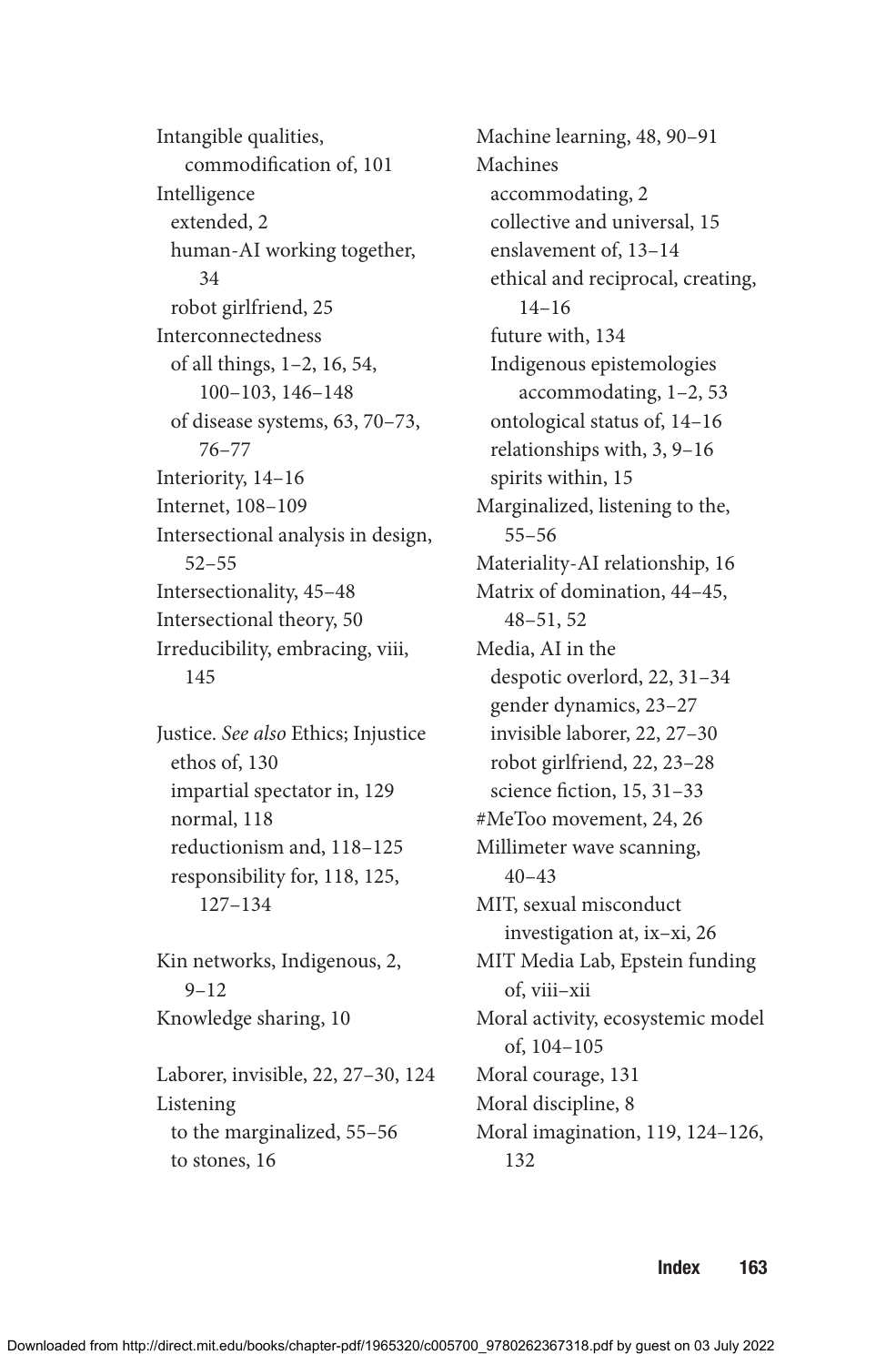Morality in AI movies, 24–25 of capitalism, 47, 147 of coherence, 130 compartmentalized, 130 corporate, 143 data economy and, 127–128 MIT Media Lab, Epstein funding, viii–xii in social transformation, 124 Moral mathematics, 118–125 Moral motivations, 131 Music, change and, 149 Natural selection theory, 102–103, 106 Nature, 101–105, 145–146, 152 Nonhumans accommodating, 2 collective and universal, 15 enslavement of, 13–14 ethical and reciprocal, creating, 14–16 future with, 134 Indigenous epistemologies accommodating, 1–2, 53 ontological status of, 14–16 relationships with, 3, 9–16 spirits within, 15 Normative theory, 132 Obesity, 65, 69–72, 75–77 Ontological reduction, 51–55 Ontologies, Indigenous, 4–7, 9–15 Oppression, resisting, 48–50.

Organizational sciences, 100–102, 106 Othering the Indigenous, 18, 53 the marginalized, 55–56 the robot girlfriend, 25 the sexual predator, 26 Overlord, the despotic, 22, 31–34 Participant design, 82–83, 133–134, 146–149 Personhood, the robot girlfriend and, 25 Planetary systems, transformation of, 56, 91 Pluriverse, design for the, 51–55 Power in AI-human relationships, 7 assumptions about, recognizing, 33 corporate, 109, 111 of predictive analytics, 90–91, 93 privileging, 51 of social work, 81 for transformation, 132 Prediction paradox, 90–91 Problems, solving global, 143, 147 Production, decentralization of, 111 Programming languages, 11–12 Progress believing in, 149, 151 as an ethical principle, 149, 151 existence for the sake of, 141–142 Project Xanadu, 112 Proof-of-work, 109

*See also* Slavery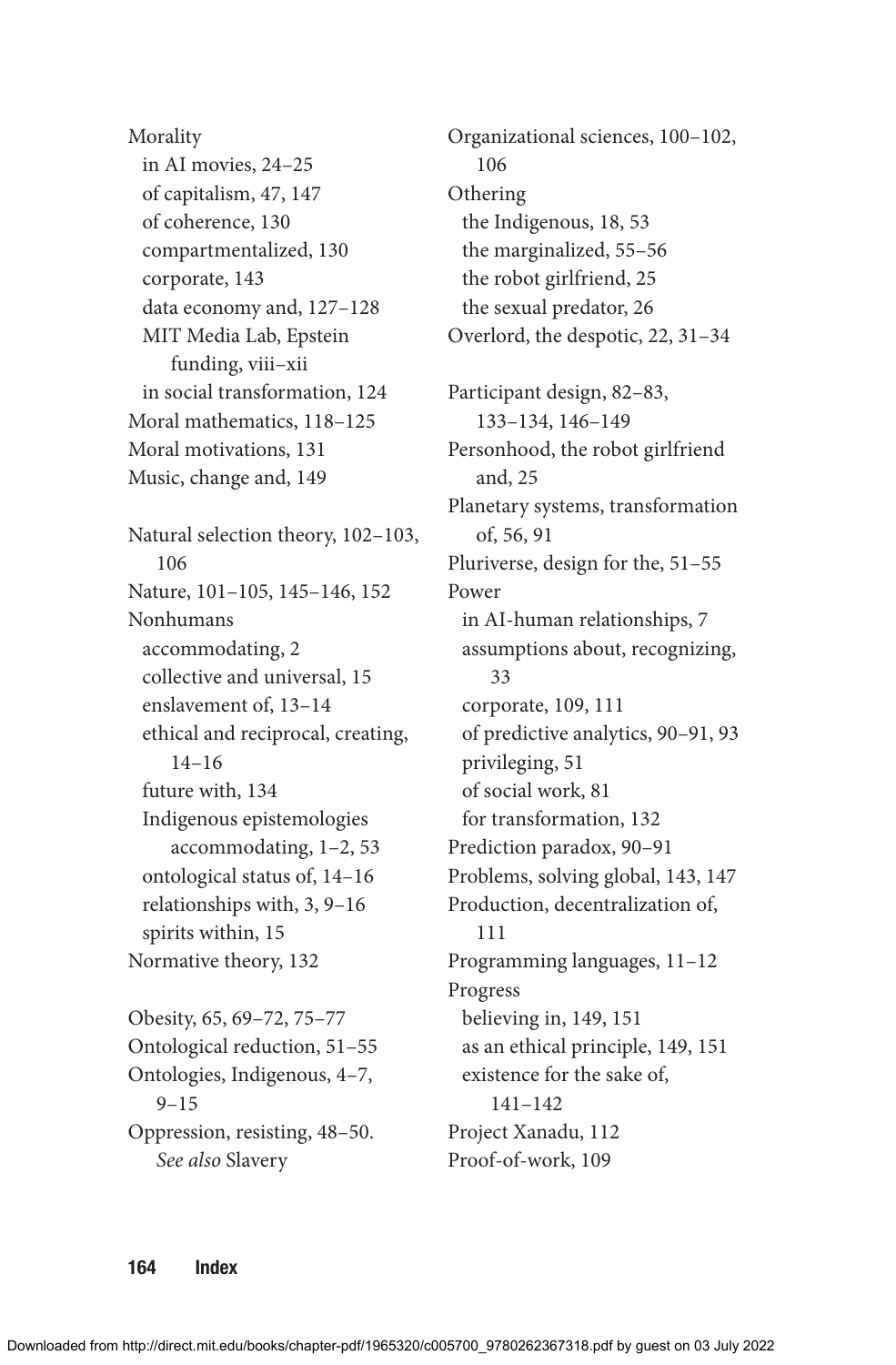Quality of life, 6 Reductionism, 66, 118–125, 144–145 Relationship circles, 2, 17 Relationships. *See also* AI-human relations AI-human, 4–16, 21–23 ethical, 16, 19 extended, replacing, 2 human-to-human, 33 Indigenous, 2–7, 14, 130 nonhuman-human, 3, 9–16 reimagining, 12, 18 Relatives, ceremony for the making of human, 14 Religion, 104–105 Resistance and domination, AI and, 49–50 Resisting reduction an Indigenous path forward, 17–19 reasons for and against, vii–viii Responsibility constructive view of, 127 for harm, 128–129, 134 ideas of, 119–120 for justice, xii, 118, 125, 127–134 political, 123–124 social connection model of, 123–125 Robot girlfriend, 22–28 Roko's Basilisk, 31, 36n4 Science fiction, 15, 31–33

Self-awareness, 12

Self-organization, 105–106 Sexual assault, 24–27 Sexual harassment, ix–xi, 23–24, 26 Sexual misconduct investigation, at MIT, ix–xi, 26 Sexual predators, 26 Sharing economy, 111 Simplification, seduction of, viii–ix Single-axis algorithmic bias, 47–48 Singularitarians, 18, 31–32, 112, 142–144 Singularity, 26, 141–144 Slavery, 7, 13–14, 18, 28–29, 124 Smart cities, 108–109 Smart mirror of the Wicked Queen, 21–23 Smoking, 65 Social Darwinism, 102 Social ethos, creating a new, 132 Social networks, spread of obesity and, 71–72 Social progress, automation and, 29–30 Social work code of ethics, 84–85 collaborative, 83, 84, 91–93 ecological theory in, 84–87 functions of, 81 future of, 83, 91–94 power of, factors in the, 81 predicting history, 84, 87–91 purpose of, 84 Social workers, 83–87, 133–134 Social work systems theory, 85–87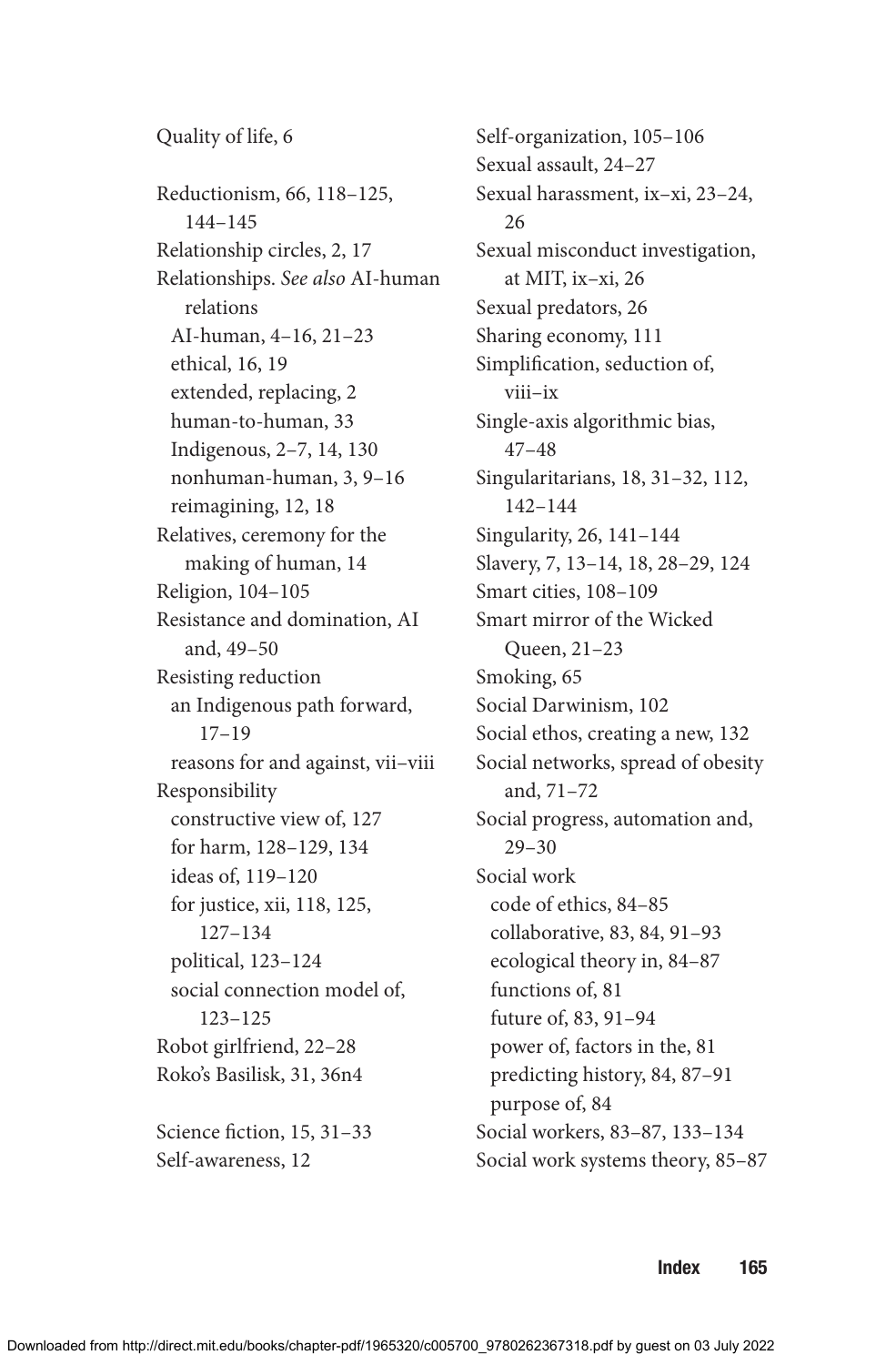Society improved, AI in an, 33–35 reimagining, 108–109 as a social organism, 101–102 "Solar Anus, The" (Bataille), 105 Spillover effect, 63–67 Spirit-beings, 12, 15 Spirit of systems, 98, 103 Stones, interiority of, 16 Storytelling, AI. *See also* Media, AI in the survivalist narratives, 31–33 us vs. them theme in, 33 Success, measuring, 151–152 Supply chains, labor exploitation in, 124 Synthetic philosophy, 101 Systems adaptive, 147–148 beauty of, 103–104 cybernetic approach to, 100, 147 reimagining, 112 the seduction of, 100–103 spirit of, 98, 103 Systems design participant, 82–83, 133–134, 146–149 responsible, 147 tenents of, 106 Systems ecology, 103–105, 110 Systems intervention, 149–150 Systems justice, 125–134 Systems theory, 100–101, 103, 106 Systems thinking, 100–105

Technological development, global equity in, 52

Technology cult of, 142 cultural progress and, 29–30 gender binary, reproducing the, 39–45 gender equality and, 22–28 human systems, impact on, 82 value systems and, 22–23 worth attached to advancement in, 111 Tectology, 100–101 Trans, traveling while, 39–45 Transcendence, 103, 141, 143–144 Transformation. *See also* Change contributions to, enabling, 127 cultural, hope for, 152 of planetary systems, 56, 91 power for, 132 social, 106–107, 119, 124, 127–130, 132 Transhumanists, 112 Trustless networks, 109–110 TSA security protocols, 40–42

Universities funding, x–xii systems enabling harm and abuse, ix–xii Unknowability, embracing, 145

Values in Design approach, 52 Value systems, technology and, 22–23 Violence against women, 47 Virtue ethics, 151

166 Index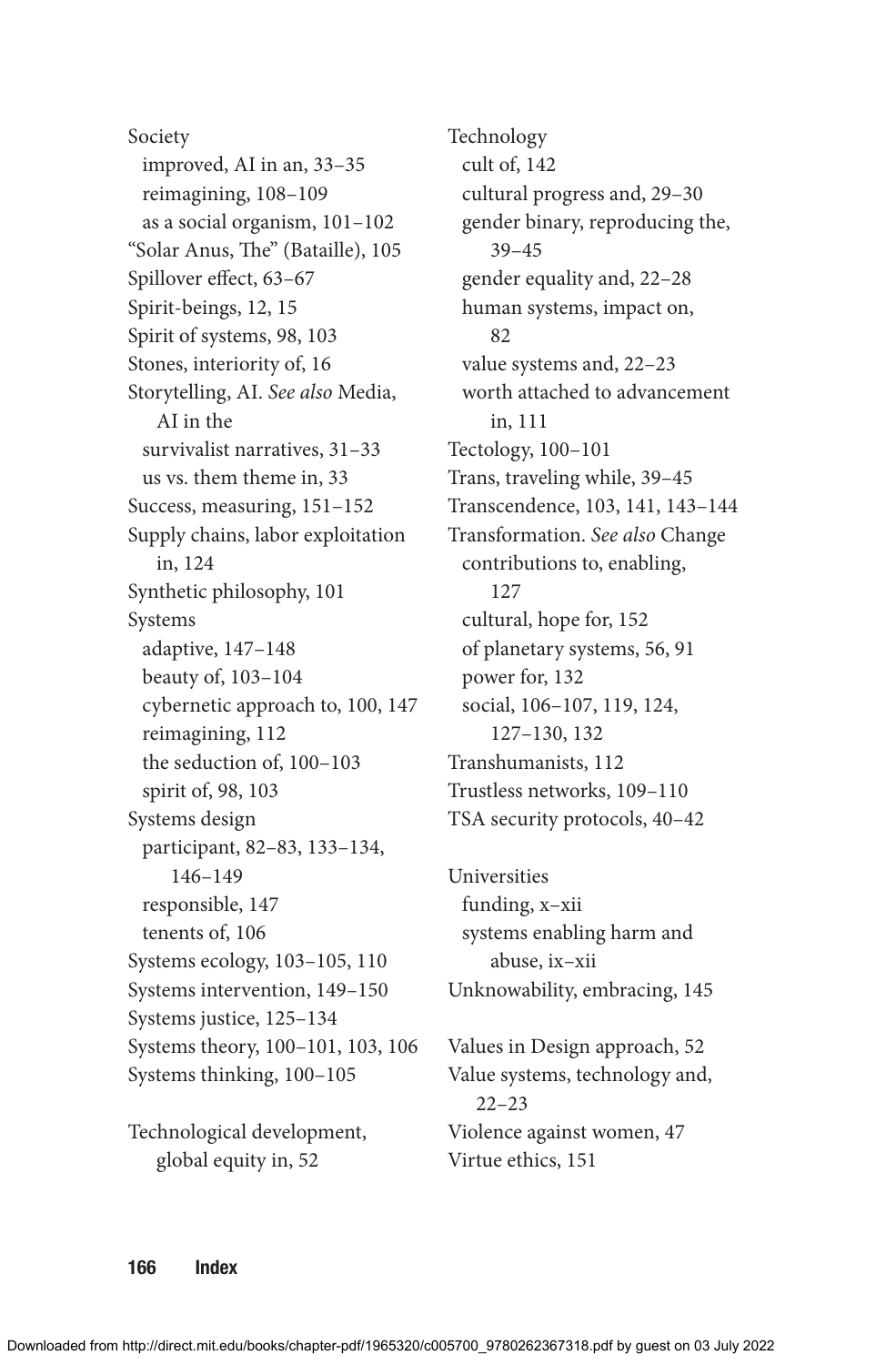Wealth, technological, 52, 111 Weapons of math destruction (WMDs), 127–128 Whole Earth movement, 152 Wicked Queen and her smart mirror, 21–23 Women Black feminist thought, 45–51 discrimination in the workplace, 45–46 technology and equality of, 25, 29–30 violence against, 47 Workplace antidiscrimination law, 45–46 World Wide Web, 112